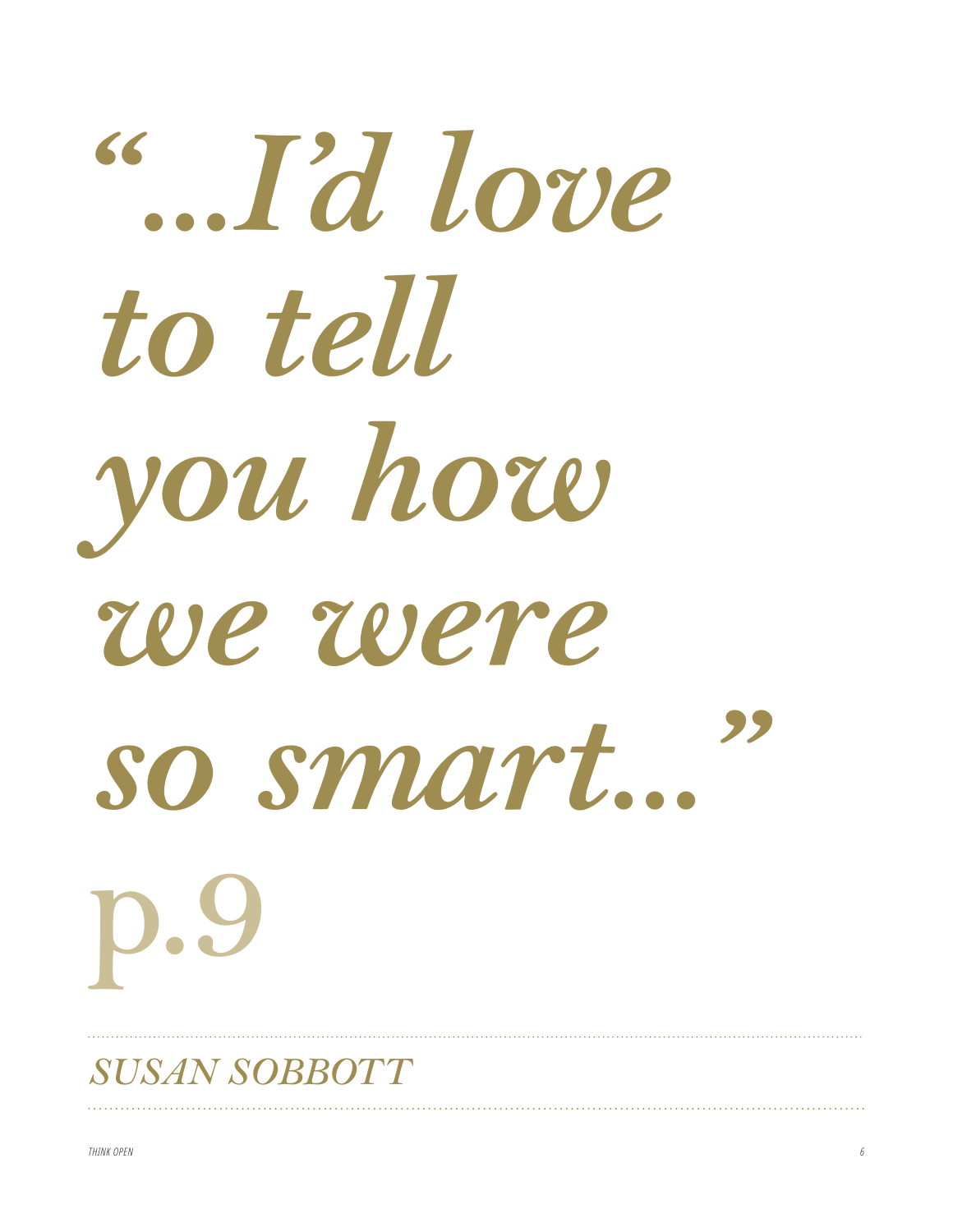

## EXECUTIVE INSIGHT

**Susan Sobbott, president of American Express OPEN, explains why she's a passionate advocate of shopping small and going digital.**

**WORDS BY** *Caroline Waxler |* **PORTRAITS BY** *Ross Mantle*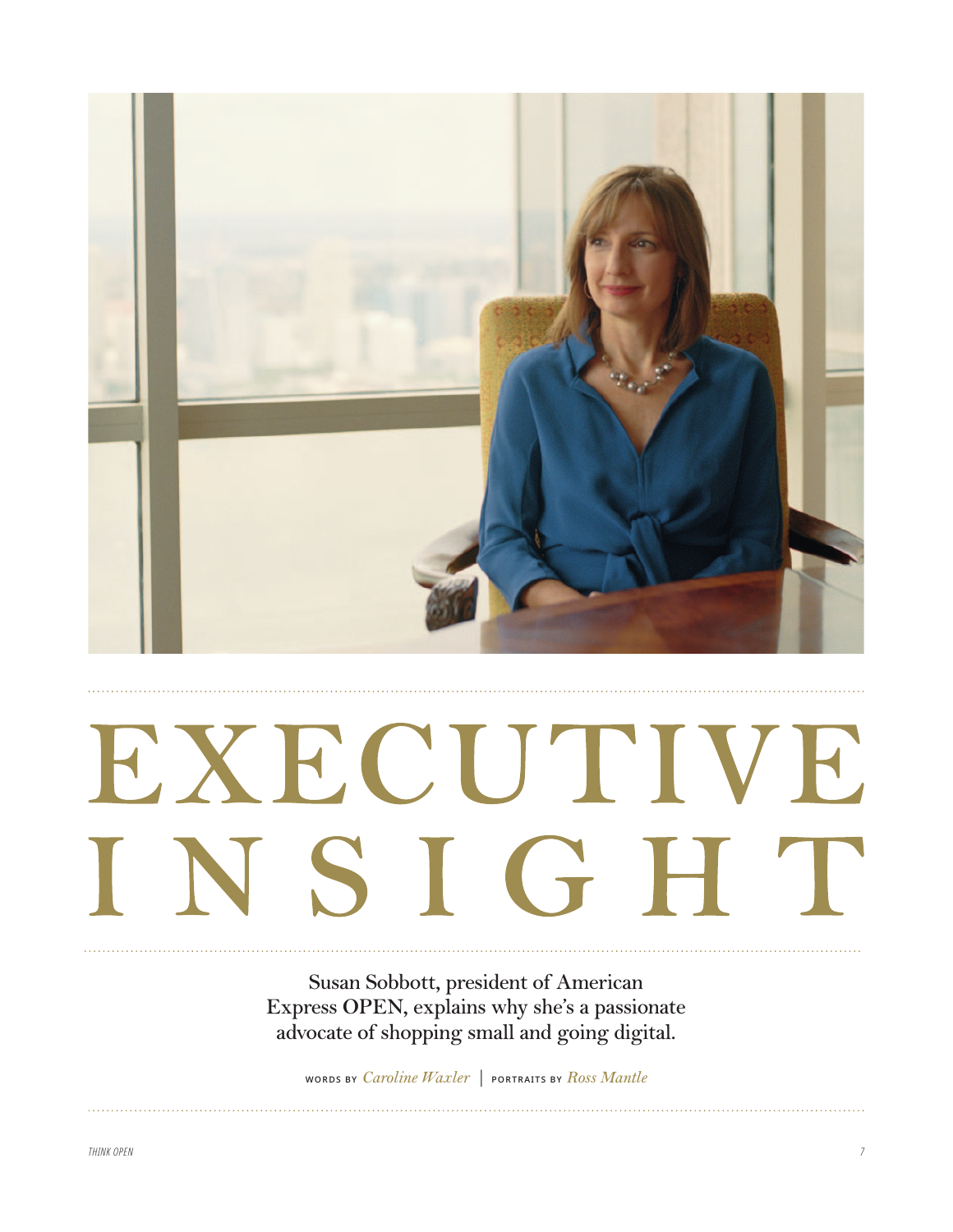his part of the room was supposed to be furnished," says Susan Sobbott as she points to the space adjacent to her kitchen table. We're at her century-old Arts and Crafts-style home (an 'antique' that she's nearly finished restoring) in a leafy New Jersey suburb. "But this is our playroom. The kids come in. Our daughter can do cartwheels. Our son can set up his LEGO. It's a totally flexible space. My husband keeps saying, 'When are we going to get furniture for this?' And I keep saying, 'We can't. It's open.'"

The 48-year-old president of American Express OPEN certainly has a thing for flexible spaces. As head of the corporation's third-largest business unit – and its only sub-brand – she may have been at this venerable institution for 22 years, but she thinks like a startup entrepreneur. It's this thinking that has made OPEN not only the leading card issuer for small businesses nationwide but has established its OPEN Forum as *the* go-to online resource and social network for small business owners and entrepreneurs.

This year, Sobbott's division is celebrating its twenty-fifth anniversary. Having started life in 1987, catering to an under-served market as American Express Small Business Services, it was rebranded in 2002. "The brand was created prior to me and so everyone who owns it will have a different interpretation [of its meaning]. My interpretation is that OPEN comes from that seminal moment for a business owner when they declare that they are 'open for business.'

"We try to learn from companies," she continues, speaking of the customers she serves. "Not only because I've fallen in love with them, but because they inspire us to get to know them better." To that end, American Express OPEN took up residence at one of the coworking spaces owned by tech incubator WeWork Labs. "We do that so our team

*"Many business owners are intimidated by digital technology. We have a survey that says more people would rather do their taxes then develop a social media campaign."*

can walk outside their little glass cube and interact with business owners who are around them and say, 'What do you think about this or that?'" Her team also works closely with another co-working space, General Assembly.

It doesn't stop at conversation. OPEN offers its employees the opportunity to participate in an 'externship' program. Here, employees act like a small consulting team, living with a business for a period of time and gaining the insights required to solve potential problems they may be experiencing.

Sobbott knows that this is good business. "We're trying to help businesses grow and we're trying to help provide them with whatever we can to get them the support they need." In turn, as they grow, they'll become better customers.

mall business owners are a diverse group. "There are 25 million of them," Sobbott says. "They range from your dentist to the woman who is making jewelry on her dining room table to a tech start-up." And not all of them are eager to embrace digital. "Many business owners are quite intimidated by it," she admits. "We have a survey that says more people would rather do their taxes then develop a social media campaign."

To that end, says Sobbott, "We're focusing our time and attention on really helping them understand what

digital marketing assets exist, and letting people know where to find them. In fact," she continues, "one of the things we did recently on OPEN Forum was to put in something called 'Crash Courses.' Crash Courses are bite-sized 'how-tos' on various topics. It's a simple principle that as the business grows, we grow with them and our bottom line is impacted in that way."

That's not to say that the bottom line is the *only* consideration. For Sobbott, success is measured first and rt by the "quality of the experience" that American Express provides its customers, as well as the number of people the business reaches through its work.

Central to those goals are the company's own plans in the digital space. In particular, the decision to partner with all the major social media platforms to serve up innovative offerings to customers.

One such campaign on Facebook, 'Link, Like, Love,' serves up discounts based on the user's interests that are automatically put on the member's card and redeemed at the point of purchase. "You don't have to bring a coupon, you don't have to remember a code, and the person at the point-of-sale doesn't have to do anything," Sobbott explains. The initiative is symptomatic of everything American Express does: "We want to bring value to our customers, and the way we bring value is by getting them access to things that they couldn't otherwise get access to."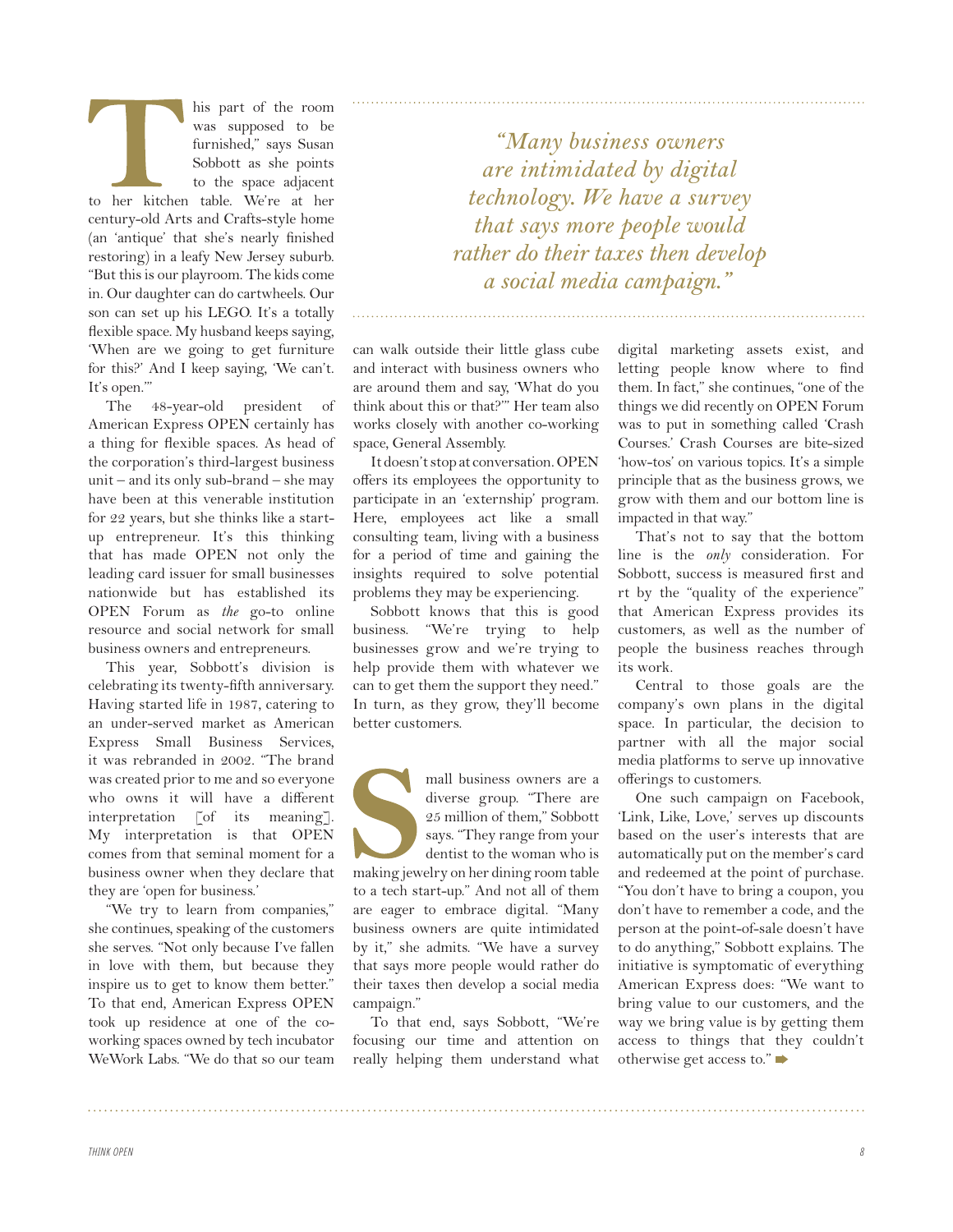obbott's major contribution to OPEN is undoubtedly her creation of Small Business Saturday. Taking place over Thanksgiving weekend, it's the day when consumers are encouraged and rewarded for shopping at small businesses. "Put yourself back in 2010; nobody knew where the world was going," says Sobbott. "I kept thinking, 'What can American Express do to help our customers?' I knew it had to be something bigger than us, so I challenged the team: 'Tell me how we can bring all of American Express to benefit our small business customers.'" What their customers needed, says Sobbott, was traffic.

The germ of the idea was to ask American Express customers to shop at small businesses. "And then I thought, 'Why are we stopping at *our* customers? Why don't we just ask all of America to shop at small businesses?'" Great idea, but Thanksgiving was only six weeks away. "We knew that the only way we could do something that could scale was through social media."

First up was a Facebook promotion that saw American Express offer \$100 in free Facebook advertising to the first 10,000 business owners to sign up to the campaign. Facebook Ads helped those businesses build online buzz and drive engagement, while American Express supported them with a Facebook Pages set-up guide and a central hub that housed, among other things, toolkit components and a directory of businesses involved in the promotion. The Small Business Saturday Facebook page now has over 2.8 million 'Likes.'

Over on YouTube, meanwhile, American Express teamed up with Google to create 'My Business Story,' a free tool that allows small business owners to create professional-quality videos. It's just one of the company's 57 playlists that have so far racked up almost 20 million views.

Still, Sobbott's team knew that to get Small Business Saturday off to



a flying start with the public, they needed a killer incentive. So they offered customers \$25 in credit if they spent \$25 in stores and restaurants. It worked so well that by year two 100 million Americans shopped small, with the campaign achieving 65 percent awareness. "We had over 200 public organizations join us, 75 corporate partners, and every state in the country," says Sobbott. There was even a bipartisan Senate Resolution passed to encourage consumers to

shop at locally owned, independent businesses.

Sobbott laughs. "As much as I'd love to tell you how we were so smart and so strategic – I mean, we *were* smart and strategic – but, boy, we struck gold. We tapped into a passion and energy that was already very prevalent. Everyone wants to kick start the economy. We just gave people a simple action to help do their part – by encouraging them to shop small. And it was huge  $\bullet$